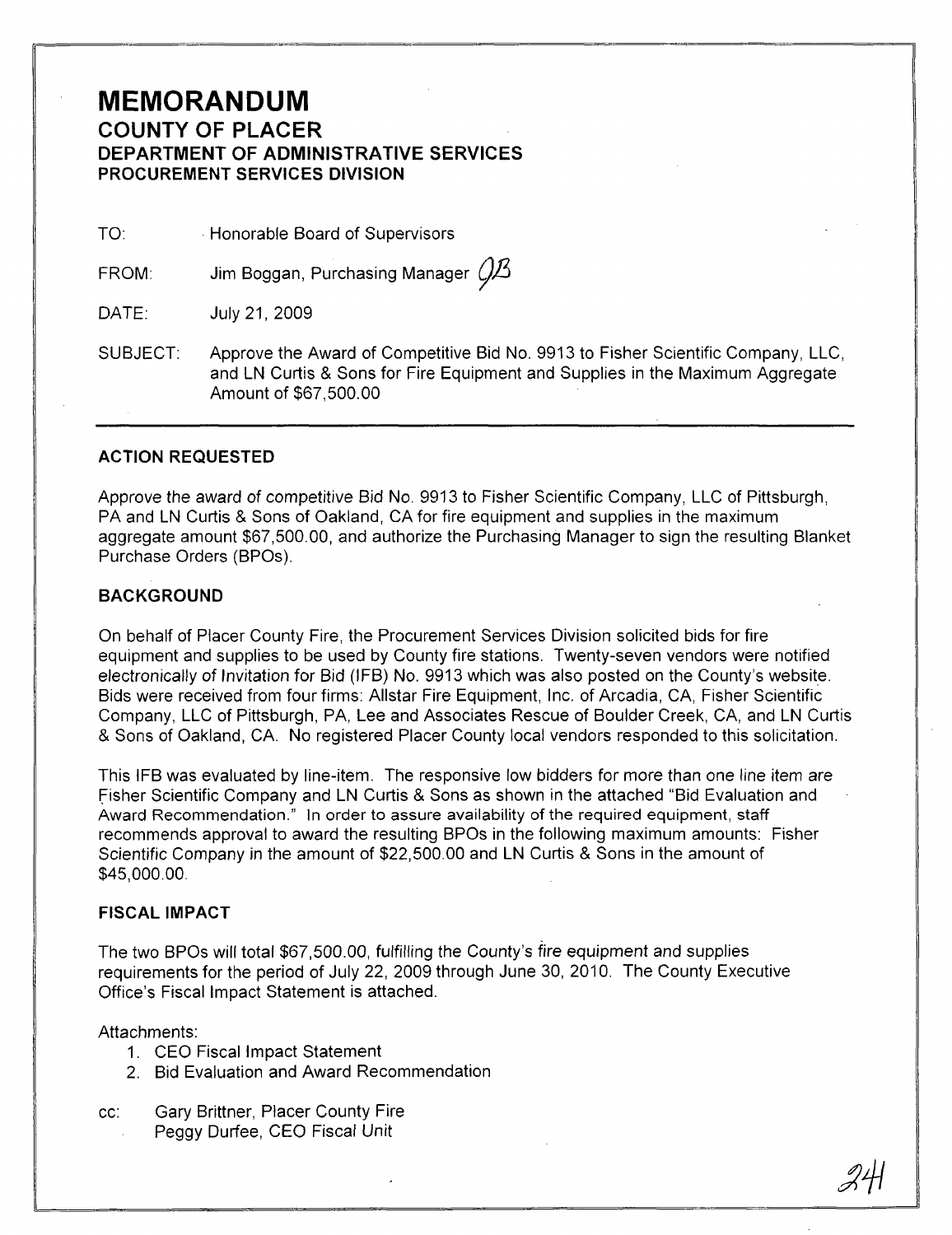

## **COUNTY OF PLACER**

#### BOARD MEMBERS

JIM HOLMES District 3 KIRK UHLER District 4

C. "ROCKY" ROCKHOLM District 1

ROBERT M. WEYGANDT District 2

> JENNIFER MONTGOMERY District 5

# **OFFICE OF COUNTY EXECUTIVE**

THOMAS M. MILLER, County Executive Officer

175 FULWEILER AVENUE / AUBURN, CALIFORNIA 95603 TELEPHONE: 530/889-4030 FAX: 530/889-4023 www.placer.ca.gov

- TO: Honorable Board of Supervisors
- FROM: Kim M. Davis, Accountant Auditor **II**
- DATE: June 23,2009
- SUBJECT: Fiscal Impact **Statement** RQ048794, RQ049344 & RQ049354 - BPO for Fire Equipment & Supplies

The requisitions would generate two BPOs in the amount of \$22,500 and \$45,000. The department has budgeted correctly for purchases on these BPOS and funding is available in the 2009/10 budget for Fire and Fire CSA Appropriations.